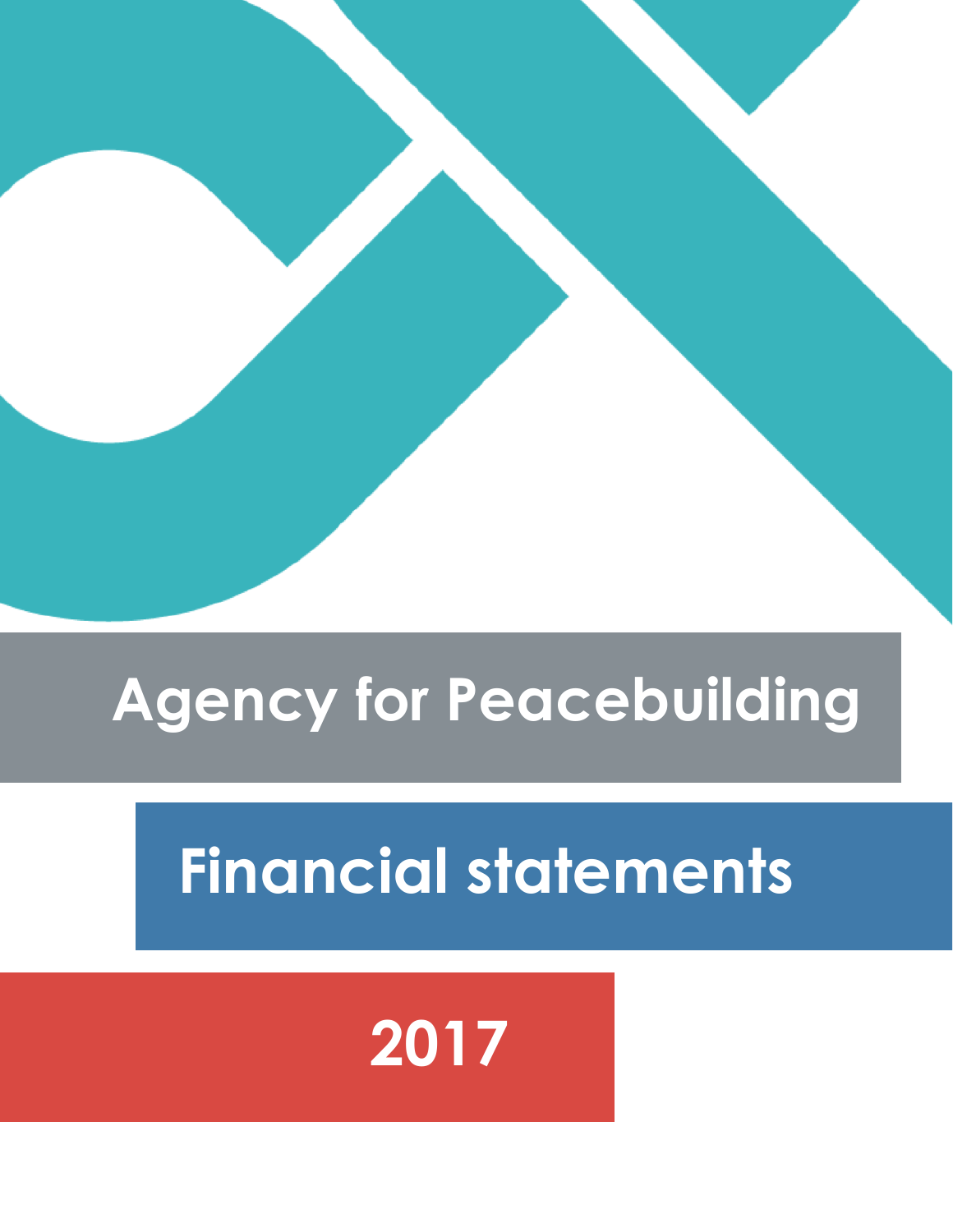## **Introduction**

The present document includes all information relating to the financial activities of the Agency for Peacebuilding (AP) during fiscal year 2017.

The statements have been presented to AP's General Assembly and contain the data concerning the turnover of the organisation for the year.

The activities completed during 2017 are described in greater detail in the annual report, a separate but complementary document that should be treated as an integral part of the financial statements. Taken together, the annual report and the statements will allow our members, supporters and all those interested in learning about the work of AP to explore information pertaining to both our finances and our programming throughout the fiscal year of reference.

The financial statements have been prepared in accordance to the Italian civil code and in particular with the laws on non-for-profit associations.

Finally, this report has been prepared in good faith by AP's President, Bernardo Monzani, and approved, as per the organisation's statutes, by AP's General Assembly on April 9, 2017.

Bernardo Monzani President, Agency for Peacebuilding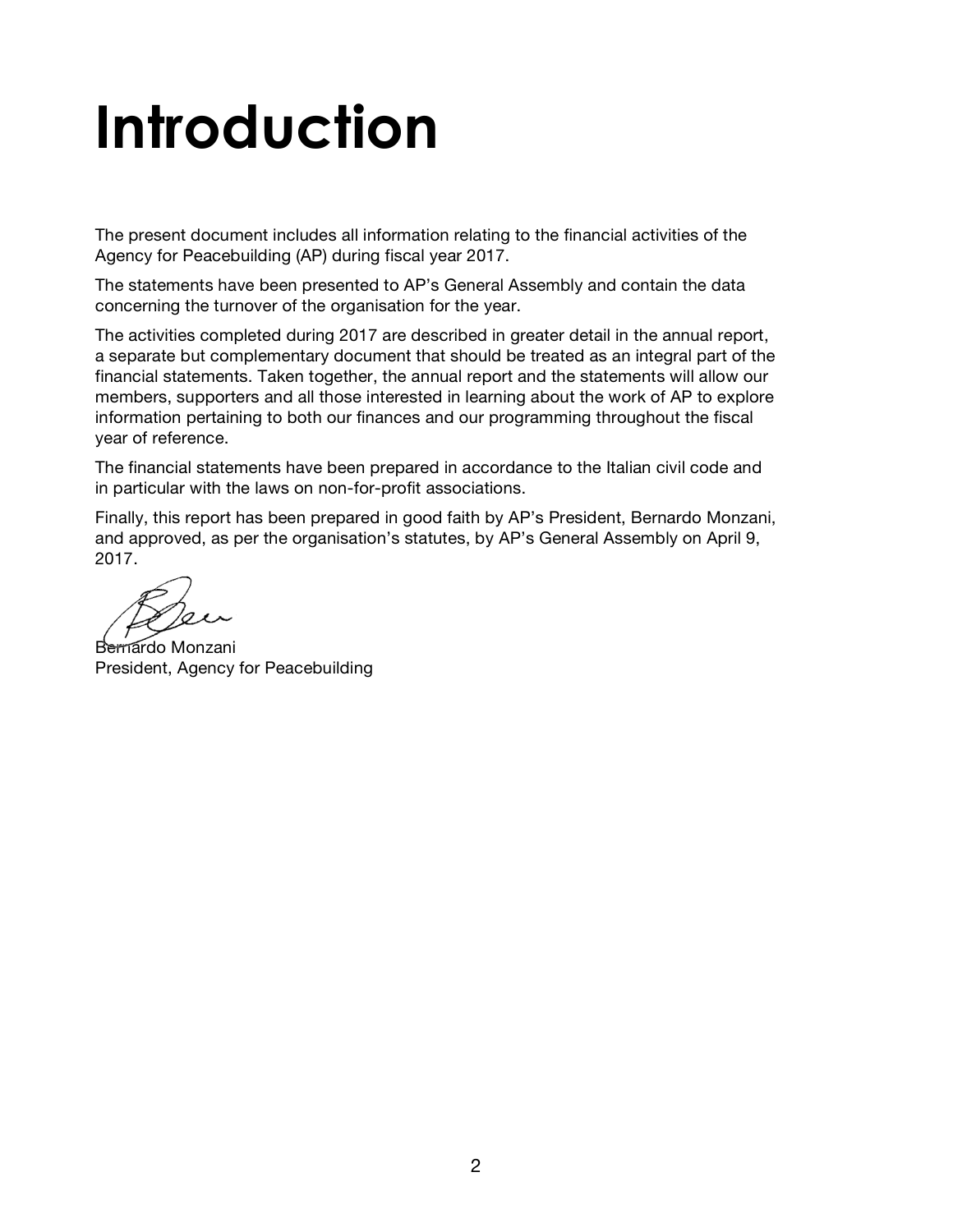# **Financial statements (FY 2017)**



#### *Note:*

*The financial statements show that AP ended FY 2017 with a positive turnover. This turnover is due to funding received at the end of the year for completing institutional activities, some of which have been already implemented, some of which are planned for 2018.*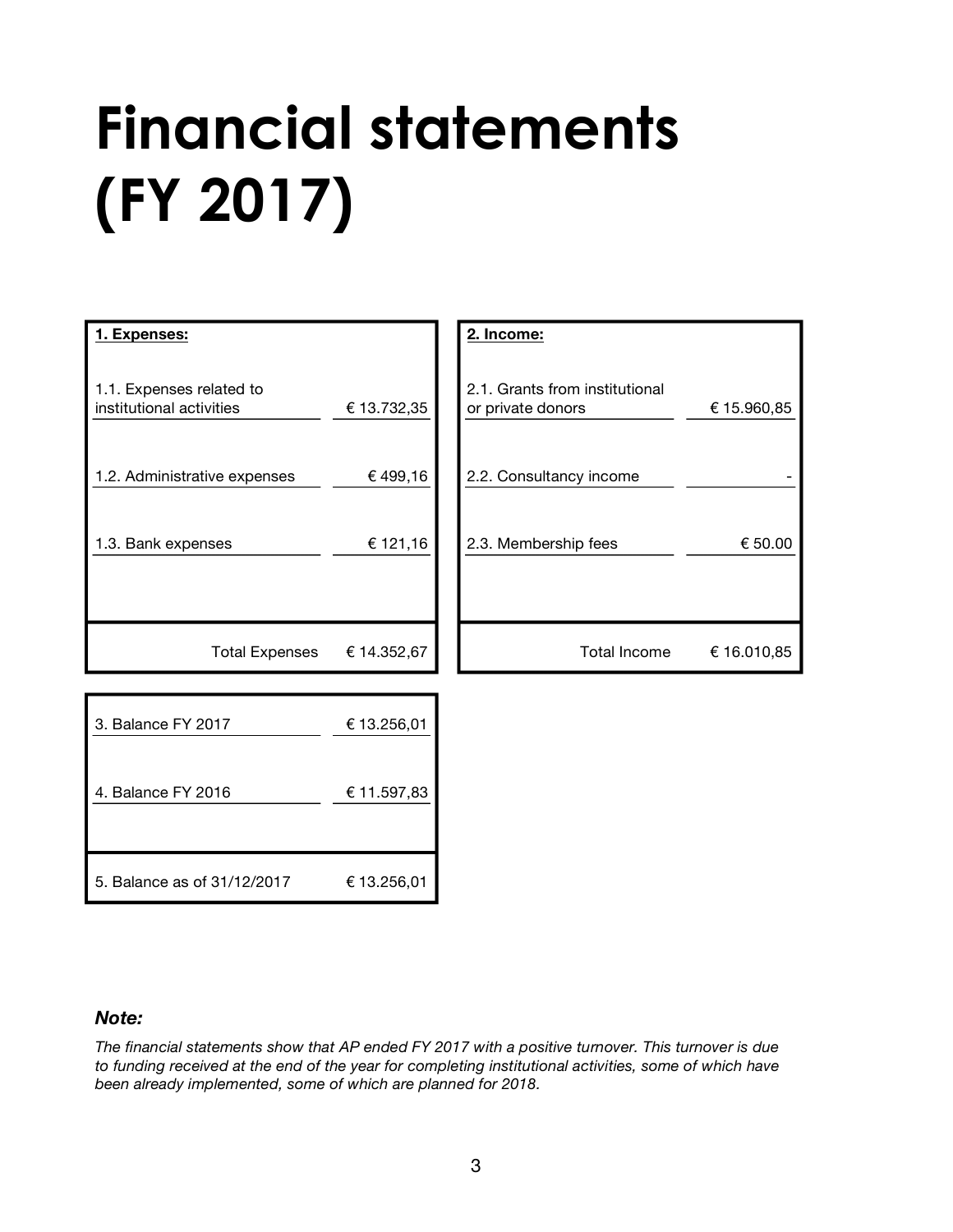## **About us**

The Agency for Peacebuilding (AP) is a non-profit organisation whose mission is to promote conditions that can enable the resolution of conflict, reduce violence and contribute to a durable peace across Europe, its neighbourhood and the world.

AP's overall vision is of a world where conflicts can be transformed—through the research of solutions that are innovative, non-violent and sustainable—into opportunities to promote cooperation that is based on an open and honest confrontation.

AP works on the basis of five guiding principles:

- 1) The use of civil capacities and tools;
- 2) The primacy and leadership of individuals and groups who are directly affected by violent conflict;
- 3) Reciprocity as a precondition for establishing relationships that are truly equal between the individuals, communities and agencies that are engaged in finding solutions to conflict;
- 4) An appreciation of the diversity that exists among people, communities and institutions; and
- 5) A peacebuilding approach that is concrete, results-oriented and open to confrontation, innovation and creativity.

AP is the first Italian organisation specialising on peacebuilding. This allows us to occupy a unique role in the European landscape: on the one hand, we interpret and synthesize relevant topics for the benefit of Italian agencies and institutions working on peace and security; on the other, we highlight the experiences, capacities and resources specific to the Italian system, which can contribute to the resolution of violent conflict.